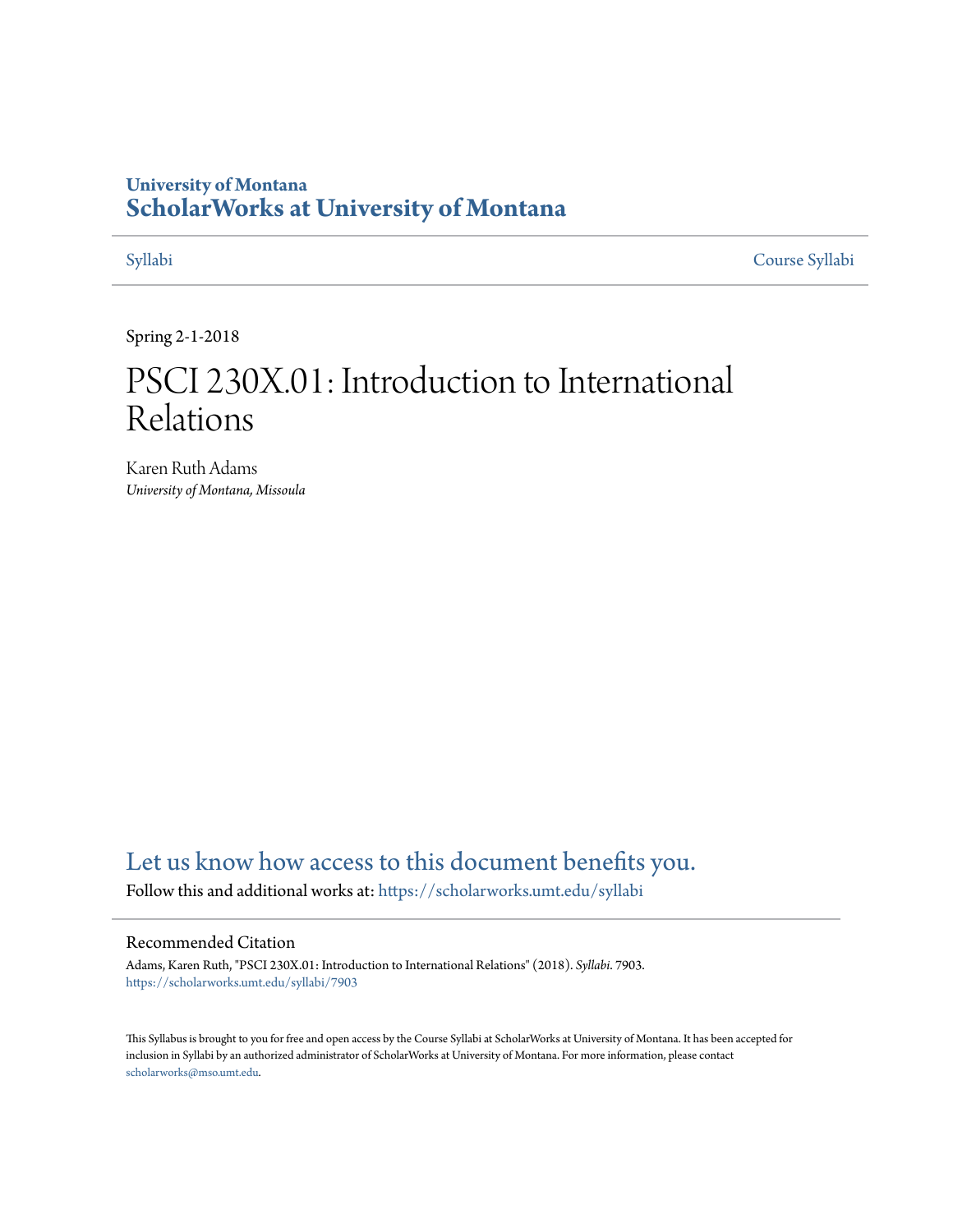Political Science 230X Professor Adams Spring 2018 karen.adams@umontana.edu T/Th 12:30-1:50 Office: 350 Liberal Arts LA 11 **Contract Contract Contract Contract Contract Contract Contract Contract Contract Contract Contract Contract Contract Contract Contract Contract Contract Contract Contract Contract Contract Contract Contract Contract** 

# **Introduction to International Relations**

#### **Course Description and Objectives**

This course introduces the study and practice of international relations. It examines the way that states and other international actors interact in their pursuit of security and prosperity, as well as the theoretical tools scholars use to understand why states and other international actors interact as they do. With this practical and theoretical background, you will be able to:

- understand the causes of international conflict and cooperation, including international causes such as the balance of power and transnational causes such as economic interdependence and environmental conditions
- explain similarity and variety in the foreign policies of states
- apply international-relations theories to explain international-political history and predict the important international issues of the coming decades
- develop and support arguments about how and why individuals, states, and other international actors do, will, and should address important international issues

#### **General Education Objectives**

To receive General Education credit for the Global and Indigenous (X) requirement, you must take the course for a traditional letter grade and receive a C- or better.

#### **Teaching Assistant**

The teaching assistant for this course is:

| TA:                     | Robert Nagel, M.A. student in Political Science |
|-------------------------|-------------------------------------------------|
| Office Hours:           | MWF 12:00-1:00 $&$ by appointment               |
| Location:               | Corbin 345                                      |
| <b>Review Sessions:</b> | Will be announced on Moodle                     |
| Email:                  | robert.nagel@umontana.edu                       |

#### **Texts**

 $\overline{a}$ 

There is one required book, which is available for purchase at the UM Bookstore. I will also place a copy on 2 hour reserve at Mansfield Library:

ISBN-13: 9780134406350.<sup>1</sup> - Jon C. Pevehouse and Joshua S. Goldstein, *International Relations Brief,* 7th Edition (2017), Pearson,

Additional readings are posted on the Moodle website.

In addition to reading the book and articles as noted on the schedule below, you are required to keep up with and develop an in-depth understanding of current international-political actors, events, issues, and problems by

<sup>&</sup>lt;sup>1</sup> If you would like to save money, it's OK to use the Brief 6th (2013-2014 or 2012-2013) edition. In earlier editions, the page numbers are a little different, but the chapter and section names are the same. The examples in the older edition are also less current. You can get up to date by reading the *New York Times*.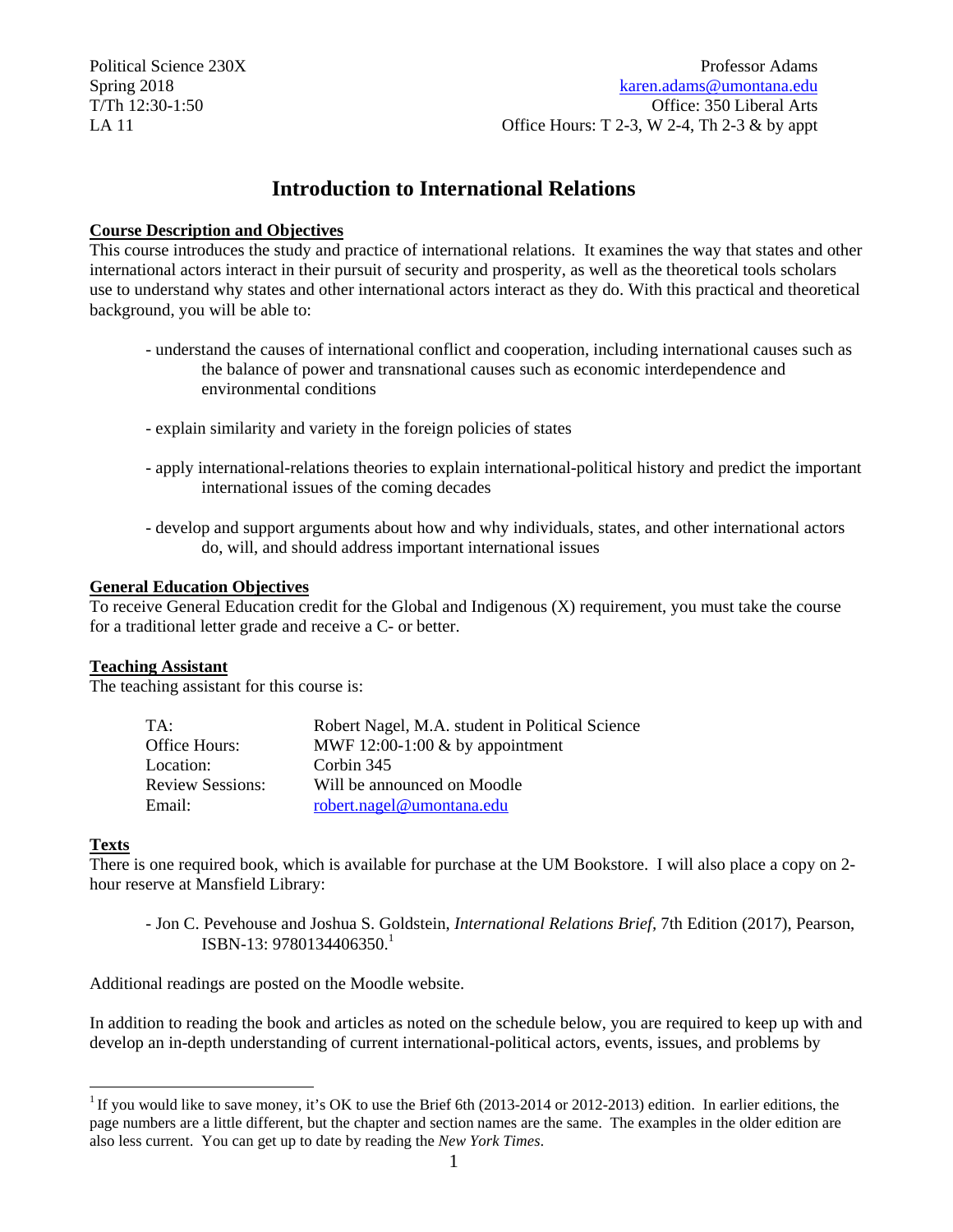reading the *New York Times* (http://www.nytimes.com) on a daily (Monday - Friday) basis. In class, I will explain which of the *New York Times'* sections and stories you should read.

For other ways to keep up with current events, see the Moodle website page for the course.

Whenever possible I encourage you to consult these and other additional sources. Please note, however, that they will not substitute for the *New York Times*. Because it offers the broadest range and greatest depth of international news and opinion, current event discussions and exam questions will be based on the *New York Times*.

#### **Course Requirements**

You are expected to attend class regularly and complete all of the assigned reading, including the previous day's *New York Times*, before each class. Your grade in the class will be determined as follows:

25% research paper (due at the beginning of class on Thursday, March 1)

35% midterm (Thursday, March 22, in class)

40% final (Friday, May 11 from 8:00-10:00 am in our regular classroom)

In the research paper, you will analyze a current international conflict in terms of the various levels of analysis and theories of international relations discussed in class. Papers must be typewritten, double-spaced, and between 3-5 pages. They must cite at least three articles from approved newspaper or magazine sources. Papers will be graded on the extent to which they fulfill the assignment and the accuracy, clarity, and thoughtfulness with which they are written. A detailed paper assignment will be distributed in class.

The midterm and final exams will test your understanding of and ability to analyze material from the book and readings, lectures, and *New York Times*. They will consist of multiple choice questions, short answers, and essay questions. Be prepared to recall what you have learned and to write clear, thoughtful, and well-supported answers to challenging questions.

#### **Grades**

The plus/minus grading system will be used. Grades may be curved, but the following distribution is the lowest I will use (*i.e.,* if you earn 93% of all possible points you are assured of an A in the course):

| 93-100 A   | 83-86 B         |  | 73-76 C 63-66 D     |  |
|------------|-----------------|--|---------------------|--|
| $90-92$ A- | $80-82$ B-      |  | 70-72 C- 60-62 D-   |  |
| $87-89$ B+ | 77-79 $C_{\pm}$ |  | $67-69$ D+ $0-59$ F |  |

#### **Academic Honesty**

Students must practice academic honesty and should be familiar with the Student Conduct Code. The Code is available at on the Dean of Students website. Students who engage in academic misconduct such as plagiarism (representing another person's work as their own) will receive a 0 for the assignment in question and may be subject to a disciplinary sanction by the university.

#### **Make-Up Policy**

Make-up exams will be scheduled only for students directly involved in serious, documented emergencies. Late assignments will be accepted only in these conditions, as well. If you find yourself in the midst of an emergency, you must notify me as soon as possible (in advance of the due-date if possible) that you will be unable to attend the scheduled exam or submit the work on time. To do so, send me an email explaining the circumstances of your emergency and giving me a way to contact you. I reserve the right to deny requests and require makeup work substantially different from the original assignment.

Because I accept make-up work only in the event of serious, documented emergencies, if you miss an exam or fail to submit a paper for any other reason you will receive a 0 for the assignment. This will put you at risk of failing the course.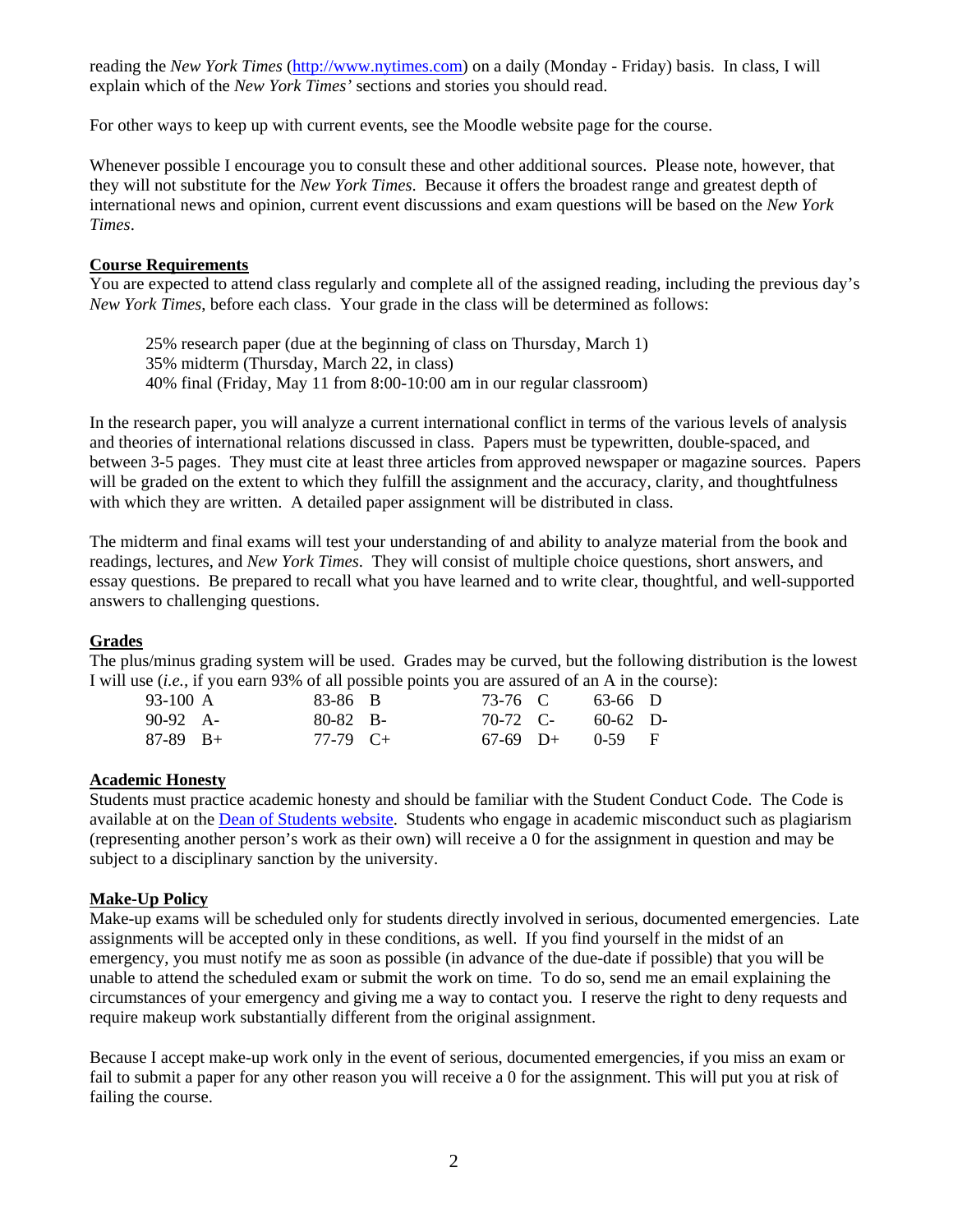#### **Drop Policy, Grading Options, and Incompletes**

The  $15<sup>th</sup>$  day of the semester is the last day to drop the class or change the grading option without my signature on an override form. If you wish to drop or change the grading option after that, you must provide documentation of an emergency or other serious situation in which you are directly involved that has made it impossible for you to complete the course. For UM's policy on incompletes, please see UM's Academic Policies and Procedures.

### **Disabilities**

The University of Montana assures equal access to instruction through collaboration between students with disabilities, instructors, and Disability Services for Students. If you think you may have a disability adversely affecting your academic performance, and you have not already registered with Disability Services, please contact Disability Services in Lommasson Center 154 or 406-243-2243. I will work with you and Disability Services to provide a reasonable modification. "Reasonable" means the University permits no fundamental alterations of academic standards or retroactive modifications. Students with disabilities should apprise me of their needs well before the due date of an assignment on which they wish to be accommodated.

### **Course Communications**

Throughout the course, I will communicate with you by email and by posting announcements and other materials on the Moodle website, which you can access via the UM homepage.

I will also email you from time to time. To ensure that you receive my emails, you should either check your UM email account on a regular basis or have your UM email forwarded to an account you do check regularly.

#### **Study Tips**

To do well in this course, it is not enough simply to attend class. You must also do the readings and think about what the lectures and readings are arguing, determine how they relate to one another, and practice applying the concepts and theories to understand international history and current events. Here are some tips for doing so:

#### 1. *Do the assigned reading (including the previous day's NYT) before class.*

- a. Begin by reading the textbook chapter. As you read, highlight, underline, and make comments or ask questions in the margins. This is an essential part of reading.
- b. After reading the chapter, review your highlighting, underlining, comments, and questions. As you do so, outline the chapter in your own words on a separate piece of paper.
- c. Compare your notes to the chapter summary, and revise them so they are clear and complete.
- d. Without looking at your notes, quiz yourself on the key terms and critical thinking questions. Write down your answers. Then review your notes and amend your answers. You may also wish to take practice tests on the textbook website.
- e. Read the additional readings. Again, highlight, underline, and record your comments and questions. Review and outline the reading. Summarize the author's argument in a sentence or two.
- f. Make notes about how the text and additional readings fit together. For example:
	- i. How do the various authors define key terms (such as power, security, development)?
	- ii. Are the authors arguing from similar or different levels of analysis? Do they espouse similar or different theoretical perspectives? How can you tell?
	- iii. To which historical examples do the authors refer?
- iv. Which of the readings is most helpful? Most interesting? Most persuasive? Why? g. Make notes about current events that relate to these readings.
- 
- h. Write down your comments and questions about the readings and current events. Discuss them with a friend or get more information by following the links in the Goldstein book.
- i. Bring your notes and questions to class.
- 2. *Attend lectures.* 
	- a. Print or download the lecture notes and key terms from the Moodle website, and bring them to class.
	- b. Take notes. Use the lecture outlines to help you organize your lecture notes. The outlines simply list topics in the order they will be discussed; they will not substitute for your own detailed notes.
	- b. Ask questions and participate in discussions.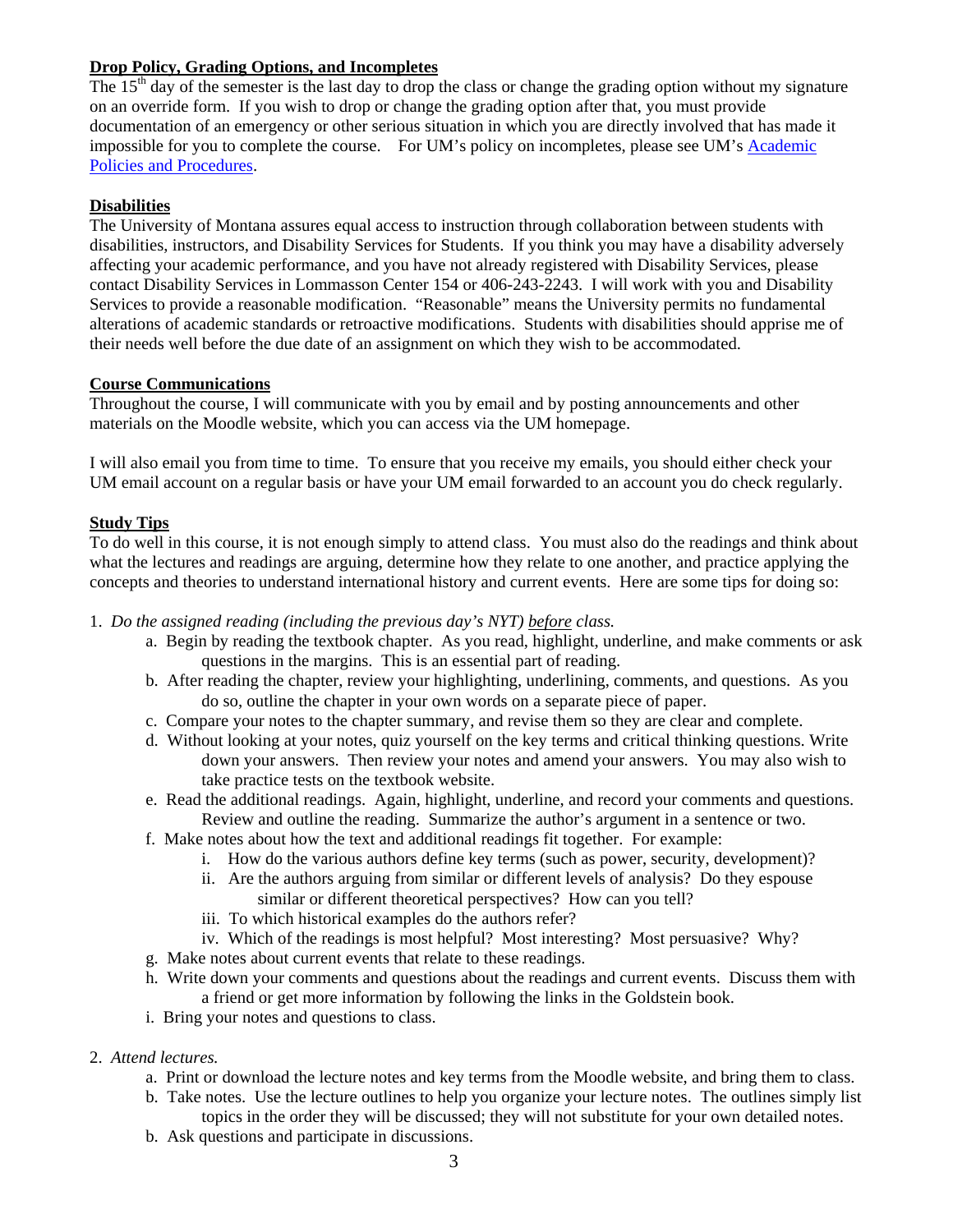- 3. *Review your lecture notes and integrate them with your reading notes.* 
	- a. Review your lecture notes. Underline key terms, and record your questions and comments.
	- b. Make notes about how the readings and lectures fit together. For example:
		- i. Did the lecture clarify the meaning of key terms? Did it introduce new key terms?
			- ii. Was the lecture an example of a particular theoretical perspective?
			- iii. To which historical examples did the lecture refer?
			- iv. Did the lecture present facts that support or weaken a particular theoretical argument?
	- c. Define any new key terms and revise your answers to the critical thinking questions.
	- d. Review your questions about readings and current events. Which of these can you answer now? What new questions were raised by lecture? Write them down, discuss with a friend, and bring them to class or office hours.
- 4. *Prepare for the midterm and final by practicing short answer and essay questions.*

a. Short answer questions will ask you to define and give an example of a term, define and explain the significance of a term, compare and contrast two terms, or something of that nature. 1-2 paragraphs should suffice. You will have about 10 minutes per question.

b. The essay question will ask you to write an essay (with introduction, thesis statement, argument, evidence, and conclusion) in which you analyze an international political issue and compare and contrast your argument to the arguments of other scholars. You will have about 30 minutes per essay. Practice by answering the policy perspectives, thinking theoretically, and other questions in the book.

#### **Essay Grading**

- 100 Superb. Develops an extremely well-written, clear, and convincing argument that answers the question and substantiates the answer with facts and other information from readings.
- 90-99 Excellent. Develops a generally well-written, clear, and convincing argument that answers the question and refers well to readings. Omissions or inaccuracies are few and detract little from the overall quality of the argument.
- 80-89 Good. The argument is generally good and answers the question, but the answer is disorganized, unclear, inaccurate, or unsupported in several important respects -- OR -- The argument is well-written, clear, and convincing but doesn't fully answer the question or has few and/or insubstantial references to readings.
- 70-79 Marginal. The answer has numerous shortcomings in organization, clarity, accuracy, or support -- OR -- The argument is fairly well-written, more or less clear, and somewhat convincingly but doesn't really answer the question AND has few and/or insubstantial references to readings.
- 60-69 Unacceptable. The answer is very vague, completely wrong, has nothing to do with the question, and/or provides no evidence of reading.

#### **Extra Credit**

You can earn extra credit points by attending and writing about certain pre-approved international events and/or by preparing, practicing, and presenting a 5-minute presentation on an IR topic that interests you. For more information, see the Moodle website.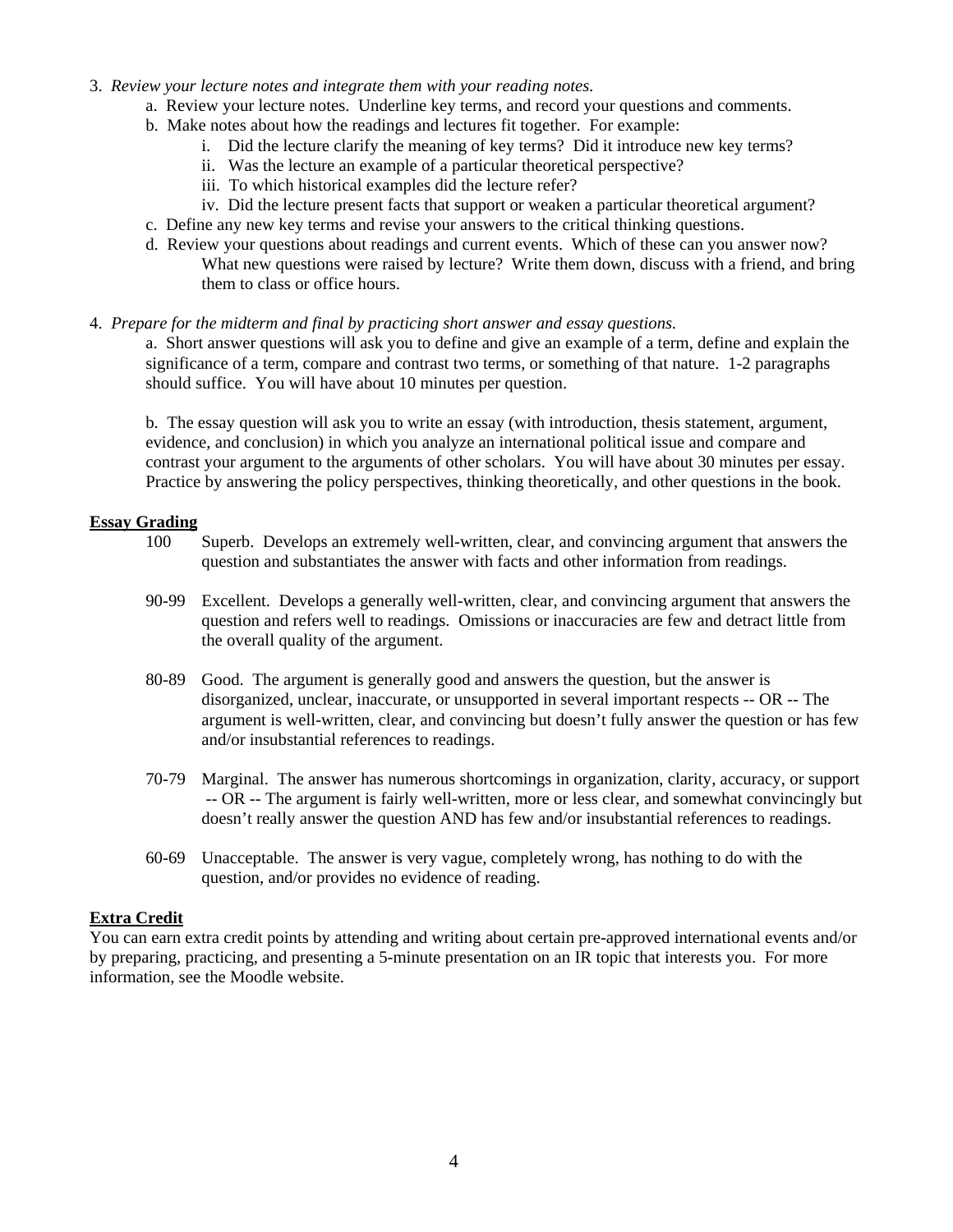## **Course Outline and Schedule**

Readings marked "P&G" are in the book by Pevehouse and Goldstein. *Page numbers refer to the 7th (2017) Brief Edition.* Page numbers in earlier editions are slightly different; use section titles as a guide.

 using the title and/or author's name. Readings marked with an asterisk (\*) are on the Moodle website. If you have trouble accessing them, go to the UM library homepage (http://www.lib.umt.edu/), click on "Journal Titles," type in the name of the newspaper or journal, select the electronic index that contains the issue in which the article appeared, and search for the article

#### **I. International Politics: The Basics** (1/23-1/25; 45 pp.)

Read the syllabus and the Moodle website.

P&G, Chapter 1, "The Globalization of IR," pp. 1-36

As you read about countries, find them on the world map (P&G, pp. xx-xxi).

\*Karen A. Mingst and Ivan M. Arreguín-Toft, "Chapter Outline: Historical Context of International Relations," W. W. Norton website for *Essentials of International Relations*, 5th ed., 2010 (5 pp.).

Start reading the NYT.

Follow the study tips (pp. 3-4 above).

#### **II. Theoretical Perspectives on International Politics**

**A. Realism** (1/30-2/1; 45 pp.)

P&G, Chapter 2, "Realist Theories," pp. 37-66.

- \*Benjamin Schwartz and Christopher Layne, "A New Grand Strategy," *Atlantic*, January 2002 (7 pp).
- \*Graham Allison, "The Thucydides Trap: Are the US and China Headed for War?," *Atlantic*, 24 September 2015 (9 pp).

#### **B. Idealism**

**1. Liberalism** (2/6-2/8; 27 pp.)

P&G, Chapter 3, "Liberal Traditions," pp. 67-76 only.

- \*Thomas L. Friedman, "It's a Flat World, After All," *New York Times* (magazine), April 3, 2005 (6 pp).
- \*Kofi A. Annan, "Strategies for World Peace: The View of the UN Secretary-General," *Futurist*, May-June 2002 (4 pp).

\*G. John Ikenberry, "The Illusion of Geopolitics," *Foreign Affairs*, May/June 2014 (8 pp).

*Review Session #1 – See Moodle for details* 

#### **2. Critical/Revolutionary Theories**

**a. Marxism and Dependency Theory** (2/13; 28 pp)

- P&G, "Marxism," pp. 96-99 and "Theories of Accumulation" and "Imperialism," pp. 291-299.
- \*John Bellamy Foster, "The New Age of Imperialism," *Monthly Review* 55:3 (July-August 2003), (17 pp).

#### **b. Feminism, Constructivism, and Peace Studies** (2/15; 28 pp.)

- P&G, "Constructivism" and "Post-Modernism," pp. 92-96, "Peace Studies," pp. 99 101, and "Gender Theories," pp. 102-111.
- \*Kavita Ramdas, "Feminists and Fundamentalists," *Current History*, March 2006, pp. 99-104 (6 pp).
- \*Wendell Bell, "Humanity's Common Values," *The Futurist*, September-October 2004 (7 pp).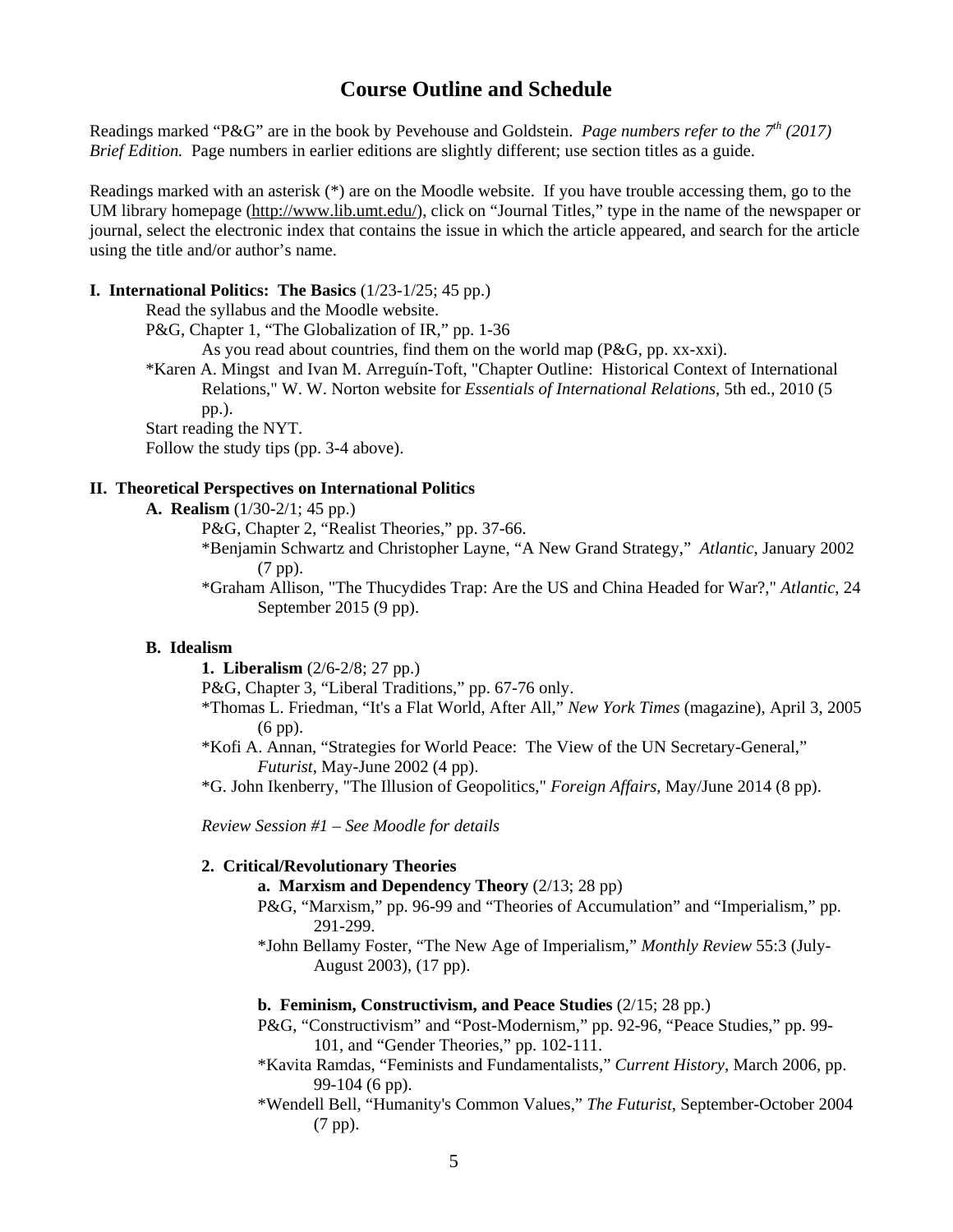#### **III. Foreign Policy** (2/20-2/22; 37 pp)

P&G, "Domestic Influences" and "Making Foreign Policy," pp. 77-92.

- \*Michael R. Gordon, "The Strategy to Secure Iraq Did Not Foresee a 2nd War," *New York Times*, October 19, 2004 (6 pp).
- \*World Public Opinion.org, "U.S. Public Rejects Using Military Force to Promote Democracy," September 29, 2005 (2 pp).
- \*"Donald Trump's Inaugural Speech, Annotated," *New York Times*, 20 January 2017 (6 pp).
- \*Jessica T. Mathews, "What Trump Is Throwing Out the Window," *New York Review of Books*, 9 February 2017 (8 pp).

*Review Session #2 – See Moodle for details* 

#### **IV. International Security**

#### **A. The Causes and Resolution of International Conflict** (2/27-3/1; 57 pp.)

- *\*\*\*PAPER DUE at the beginning of class on Thursday, March 1\*\*\** 
	- P&G, Chapter 4, "The Wars of the World," "Conflicts of Ideas," and "Conflicts of Interest," pp. 115-147 only.
	- P&G, review Chapter 1 sections on "The Cold War" and The Post-Cold War Era."
	- \*Henry Munson, "Lifting the Veil: Understanding the Roots of Islamic Militancy," *Harvard International Review*, Winter 2004 (4 pp.).

\*Robert Malley, "10 Conflicts to Watch in 2018," *Foreign Policy*, 2 Jan 2018 (21 pp).

#### **B. The Use of Force in International Conflicts**

- **1. Decisions States Must Make About Military Force** (3/6; 31 pp.)
	- P&G, "Conventional Military Forces," "Terrorism," "Weapons of Mass Destruction," and "States and Militaries," pp. 147-173.
	- \*Lawrence J. Korb, "Trump's Proposed Defense Budget Will Not Support U.S. National Security," Center for American Progress [blog], 8 June 2017 (5 pp).

#### **2. Nuclear Weapons** (3/8; 27 pp.)

- \*Bill Keller, "Nuclear Nightmares," *New York Times*, 26 May 2002 (10 pp.). \*Kenneth Waltz, "Peace, Stability, and Nuclear Weapons," IGCC Policy Paper, 1995 (14 pp.).
- \*Barry Posen, "The Price of War with North Korea," *New York Times*, 6 December 2017 (3 p).

#### **C. Alternatives to International Conflict**

#### **1. International Organizations and Law** (3/13-3/15; 50 pp.)

- P&G, Chapter 6, "Globalization and Integration," "The United Nations," "International Law," and "Human Rights," pp. 223-243 and 258-277.
- \*Gérard Prunier, "The Politics of Death in Darfur," *Current History*, May 2006 (8 pp). \*Steven R. Ratner, "Is International Law Just?" OUPblog, 15 December 2014 (2 pp).
- **2. Catch Up and Review; extra credit presentations** (3/20; 12 pp)

\*"Global Challenges in 2030," essays by Nye, Simmons, Telhami, Carpenter, Moravsik, and Doyle (12 pp).

*Review Session #3 – See Moodle for details* 

#### *\*\*\*MIDTERM EXAMINATION in class on Thursday, March 22\*\*\**

*-- Spring Break (3/26-3/30)--*